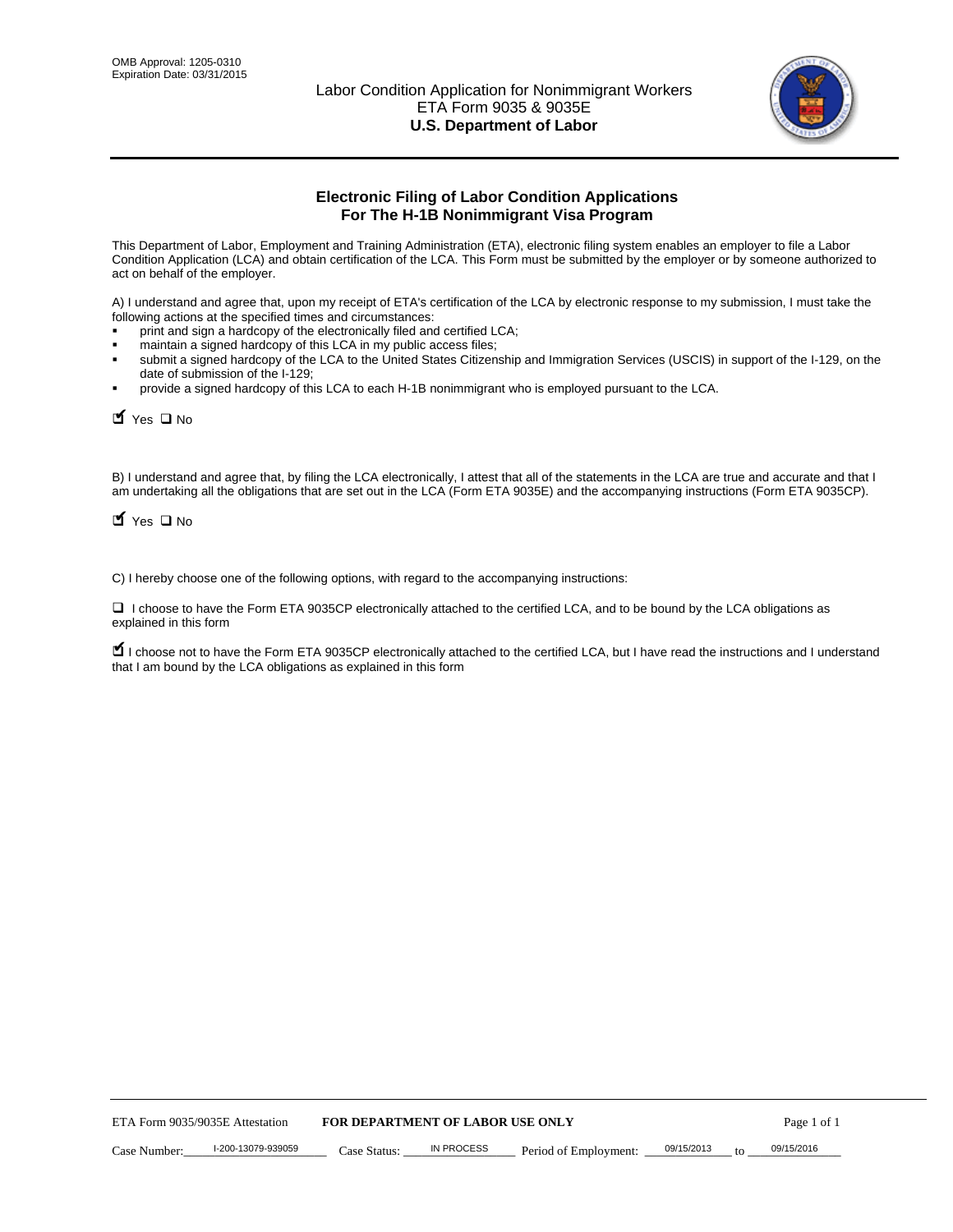## Labor Condition Application for Nonimmigrant Workers ETA Form 9035 & 9035E **U.S. Department of Labor**



*Please read and review the filing instructions carefully before completing the ETA Form 9035 or 9035E. A copy of the instructions can be found at http://www.foreignlaborcert.doleta.gov/. In accordance with Federal Regulations at 20 CFR 655.730(b), incomplete or obviously inaccurate Labor Condition Applications (LCAs) will not be certified by the Department of Labor. If the employer has received permission from the Administrator of the Office of Foreign Labor Certification to submit this form non-electronically, ALL required fields/items containing an asterisk ( \* ) must be completed as well as any fields/items where a response is conditional as indicated by the section ( § ) symbol.* 

## **A. Employment-Based Nonimmigrant Visa Information**

| 1. Indicate the type of visa classification supported by this application (Write classification symbol): * | $H-1B$ |
|------------------------------------------------------------------------------------------------------------|--------|
|                                                                                                            |        |
|                                                                                                            |        |

### **B. Temporary Need Information**

| 1. Job Title *<br><b>BUSINES ANALYST</b>                                                                                                                                |                                                            |                                             |                                      |  |  |  |  |
|-------------------------------------------------------------------------------------------------------------------------------------------------------------------------|------------------------------------------------------------|---------------------------------------------|--------------------------------------|--|--|--|--|
| 2. SOC (ONET/OES) code *                                                                                                                                                |                                                            | 3. SOC (ONET/OES) occupation title *        |                                      |  |  |  |  |
| 15-1121                                                                                                                                                                 | <b>COMPUTER SYSTEMS ANALYSTS</b>                           |                                             |                                      |  |  |  |  |
| 4. Is this a full-time position? *                                                                                                                                      |                                                            |                                             | <b>Period of Intended Employment</b> |  |  |  |  |
| $\blacksquare$ Yes<br>$\Box$ No                                                                                                                                         | Begin Date *<br>5.<br>09/15/2013<br>(mm/dd/yyyy)           | 6. End Date *<br>09/15/2016<br>(mm/dd/yyyy) |                                      |  |  |  |  |
| 7. Worker positions needed/basis for the visa classification supported by this application                                                                              |                                                            |                                             |                                      |  |  |  |  |
|                                                                                                                                                                         | Total Worker Positions Being Requested for Certification * |                                             |                                      |  |  |  |  |
| Basis for the visa classification supported by this application<br>(indicate the total workers in each applicable category based on the total workers identified above) |                                                            |                                             |                                      |  |  |  |  |
| a. New employment *<br>d. New concurrent employment *                                                                                                                   |                                                            |                                             |                                      |  |  |  |  |
| b. Continuation of previously approved employment *<br>0<br>without change with the same employer                                                                       | $\Omega$                                                   |                                             | e. Change in employer *              |  |  |  |  |
| 0<br>c. Change in previously approved employment *                                                                                                                      |                                                            |                                             | f. Amended petition *                |  |  |  |  |

## **C. Employer Information**

| 1. Legal business name *<br>MARLABS, INC                     |                                              |                           |
|--------------------------------------------------------------|----------------------------------------------|---------------------------|
| 2. Trade name/Doing Business As (DBA), if applicable<br>N/A  |                                              |                           |
| 3. Address 1 *<br>1 CORPORATE PLACE SOUTH                    |                                              |                           |
| 4. Address 2<br>N/A                                          |                                              |                           |
| 5. City *<br><b>PISCATAWAY</b>                               | 6. State *<br>NJ                             | 7. Postal code *<br>08854 |
| 8. Country *                                                 | 9. Province                                  |                           |
| UNITED STATES OF AMERICA                                     | N/A                                          |                           |
| 10. Telephone number *<br>7326941000                         | 11. Extension<br>N/A                         |                           |
| 12. Federal Employer Identification Number (FEIN from IRS) * | 13. NAICS code (must be at least 4-digits) * |                           |
| 541816287                                                    | 541511                                       |                           |

#### ETA Form 9035/9035E **FOR DEPARTMENT OF LABOR USE ONLY**

Case Number:  $\frac{1-200-13079-939059}{200}$  Case Status:  $\frac{1}{2}$  IN PROCESS Period of Employment:  $\frac{0.09/15/2013}{200}$  to  $\frac{0.09/15/2016}{200}$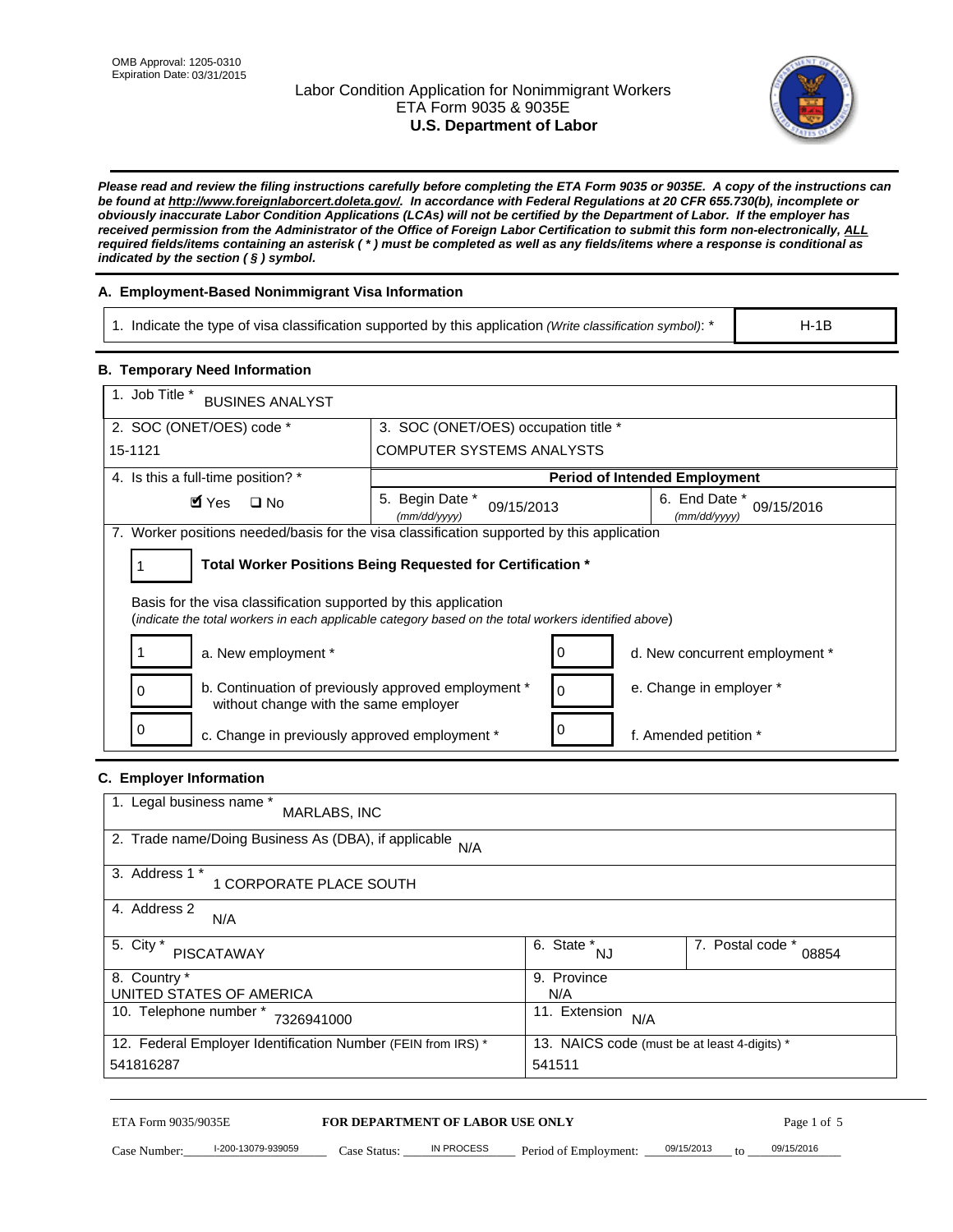

## **D. Employer Point of Contact Information**

**Important Note**: The information contained in this Section must be that of an employee of the employer who is authorized to act on behalf of the employer in labor certification matters. The information in this Section must be different from the agent or attorney information listed in Section E, unless the attorney is an employee of the employer.

| 1. Contact's last (family) name *                  | 2. First (given) name *         |                         | 3. Middle name(s) *       |  |  |  |
|----------------------------------------------------|---------------------------------|-------------------------|---------------------------|--|--|--|
| <b>VIDYADHARAN</b>                                 | SANJAY                          |                         | N/A                       |  |  |  |
| 4. Contact's job title *<br><b>GENERAL COUNSEL</b> |                                 |                         |                           |  |  |  |
| 5. Address 1 *<br>1 CORPORATE PLACE SOUTH          |                                 |                         |                           |  |  |  |
| 6. Address 2<br>N/A                                |                                 |                         |                           |  |  |  |
| 7. City $*$<br><b>PISCATAWAY</b>                   |                                 | 8. State *<br><b>NJ</b> | 9. Postal code *<br>08854 |  |  |  |
| 10. Country *<br>UNITED STATES OF AMERICA          |                                 | 11. Province<br>N/A     |                           |  |  |  |
| 12. Telephone number *                             | 14. E-Mail address<br>Extension |                         |                           |  |  |  |
| 7326941000<br>1600                                 |                                 | SANJAY@MARLABS.COM      |                           |  |  |  |

### **E. Attorney or Agent Information (If applicable)**

| 1. Is the employer represented by an attorney or agent in the filing of this application? *<br>If "Yes", complete the remainder of Section E below. |     |                            |                                   |                                  |     | <b>E</b> No<br>$\Box$ Yes                            |
|-----------------------------------------------------------------------------------------------------------------------------------------------------|-----|----------------------------|-----------------------------------|----------------------------------|-----|------------------------------------------------------|
| 2. Attorney or Agent's last (family) name $\S$                                                                                                      |     | 3. First (given) name $\S$ |                                   |                                  |     | 4. Middle name(s) $\zeta$                            |
| N/A                                                                                                                                                 |     | N/A                        |                                   |                                  | N/A |                                                      |
| 5. Address 1 $\frac{1}{5}$ N/A                                                                                                                      |     |                            |                                   |                                  |     |                                                      |
| 6. Address 2<br>N/A                                                                                                                                 |     |                            |                                   |                                  |     |                                                      |
| 7. City $\sqrt{s}$<br>N/A                                                                                                                           |     |                            | 8. State $\boldsymbol{\S}$<br>N/A |                                  | N/A | 9. Postal code $\zeta$                               |
| 10. Country §<br>N/A                                                                                                                                |     |                            | 11. Province<br>N/A               |                                  |     |                                                      |
| 12. Telephone number §                                                                                                                              |     | 13. Extension              |                                   | 14. E-Mail address               |     |                                                      |
| N/A                                                                                                                                                 | N/A |                            | N/A                               |                                  |     |                                                      |
| 15. Law firm/Business name §                                                                                                                        |     |                            |                                   | 16. Law firm/Business FEIN §     |     |                                                      |
| N/A                                                                                                                                                 |     |                            |                                   | N/A                              |     |                                                      |
| 17. State Bar number (only if attorney) $\frac{1}{2}$                                                                                               |     |                            |                                   |                                  |     | 18. State of highest court where attorney is in good |
| N/A                                                                                                                                                 |     |                            | N/A                               | standing (only if attorney) $\S$ |     |                                                      |
| 19. Name of the highest court where attorney is in good standing (only if attorney) $\frac{1}{2}$                                                   |     |                            |                                   |                                  |     |                                                      |
| N/A                                                                                                                                                 |     |                            |                                   |                                  |     |                                                      |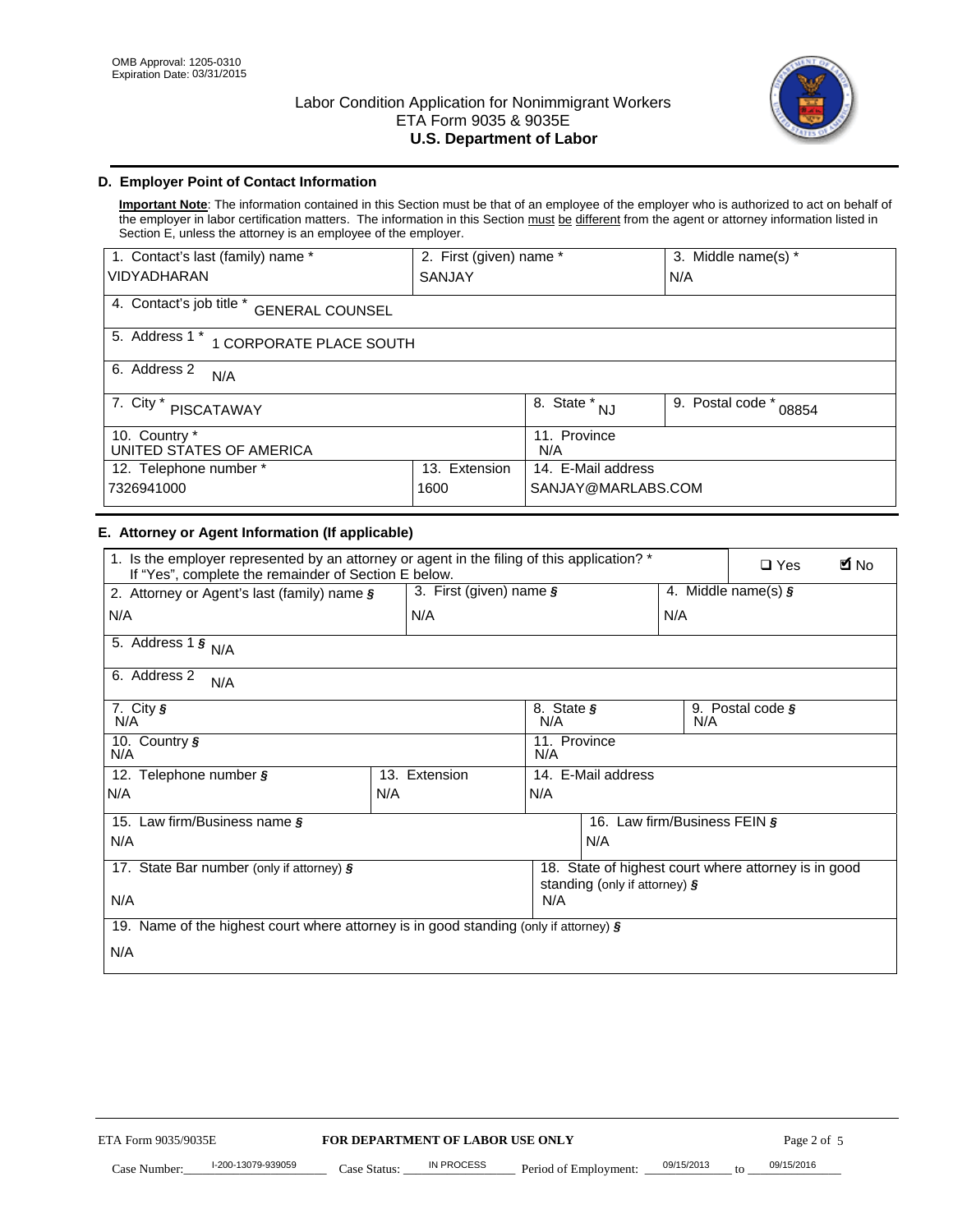## Labor Condition Application for Nonimmigrant Workers ETA Form 9035 & 9035E **U.S. Department of Labor**



| F. Rate of Pay              |                                                  |
|-----------------------------|--------------------------------------------------|
| 1. Wage Rate (Required)     | 2. Per: (Choose only one) *                      |
| 74700.00<br>From: \$<br>$*$ | □ Week □ Bi-Weekly □ Month ■ Year<br>$\Box$ Hour |
| N/A<br>To: S                |                                                  |

## **G. Employment and Prevailing Wage Information**

**Important Note**: It is important for the employer to define the place of intended employment with as much geographic specificity as possible The place of employment address listed below must be a physical location and cannot be a P.O. Box. The employer may use this section to identify up to three (3) physical locations and corresponding prevailing wages covering each location where work will be performed and the electronic system will accept up to 3 physical locations and prevailing wage information. If the employer has received approval from the Department of Labor to submit this form non-electronically and the work is expected to be performed in more than one location, an attachment must be submitted in order to complete this section.

#### *a. Place of Employment 1*

| 1. Address 1 *<br>1 CORPORATE PLACE SOUTH,            |                                                                                                                      |  |  |  |  |  |  |
|-------------------------------------------------------|----------------------------------------------------------------------------------------------------------------------|--|--|--|--|--|--|
| 2. Address 2<br>FL 3,                                 |                                                                                                                      |  |  |  |  |  |  |
| 3. City $*$<br><b>PISCATAWAY</b>                      | 4. County *<br><b>MIDDLESEX COUNTY</b>                                                                               |  |  |  |  |  |  |
| 5. State/District/Territory *<br><b>NEW JERSEY</b>    | 6. Postal code *<br>08854                                                                                            |  |  |  |  |  |  |
|                                                       | <b>Prevailing Wage Information</b> (corresponding to the place of employment location listed above)                  |  |  |  |  |  |  |
| 7. Agency which issued prevailing wage $\zeta$<br>N/A | 7a. Prevailing wage tracking number (if applicable) §<br>N/A                                                         |  |  |  |  |  |  |
| Wage level *<br>8.<br>$\Box$                          | ∐ ש<br>$\square$ $\square$<br>$\Box$ IV<br>$\Box$ N/A                                                                |  |  |  |  |  |  |
| Prevailing wage *<br>9.                               | 10. Per: (Choose only one) *<br>74651.00<br>■ Year<br>$\Box$ Week<br>$\Box$ Bi-Weekly<br>$\Box$ Month<br>$\Box$ Hour |  |  |  |  |  |  |
| 11. Prevailing wage source (Choose only one) *        |                                                                                                                      |  |  |  |  |  |  |
| <b>N</b> OES                                          | <b>CBA</b><br><b>SCA</b><br><b>DBA</b><br>Other<br>$\Box$<br>$\Box$<br>$\Box$<br>□                                   |  |  |  |  |  |  |
| 11a. Year source published *                          | 11b. If "OES", and SWA/NPC did not issue prevailing wage <b>OR</b> "Other" in question 11,<br>specify source $\zeta$ |  |  |  |  |  |  |
| 2013                                                  | OFLC ONLINE DATA CENTER                                                                                              |  |  |  |  |  |  |

#### **H. Employer Labor Condition Statements**

! *Important Note:* In order for your application to be processed, you MUST read Section H of the Labor Condition Application – General Instructions Form ETA 9035CP under the heading "Employer Labor Condition Statements" and agree to all four (4) labor condition statements summarized below:

- (1) **Wages:** Pay nonimmigrants at least the local prevailing wage or the employer's actual wage, whichever is higher, and pay for nonproductive time. Offer nonimmigrants benefits on the same basis as offered to U.S. workers.
- (2) **Working Conditions:** Provide working conditions for nonimmigrants which will not adversely affect the working conditions of workers similarly employed.
- (3) **Strike, Lockout, or Work Stoppage:** There is no strike, lockout, or work stoppage in the named occupation at the place of employment.
- (4) **Notice:** Notice to union or to workers has been or will be provided in the named occupation at the place of employment. A copy of this form will be provided to each nonimmigrant worker employed pursuant to the application.

| 1. I have read and agree to Labor Condition Statements 1, 2, 3, and 4 above and as fully explained in Section H | Myes ⊡No |  |
|-----------------------------------------------------------------------------------------------------------------|----------|--|
| of the Labor Condition Application – General Instructions – Form ETA 9035CP. *                                  |          |  |

| ETA Form 9035/9035E |                    | <b>FOR DEPARTMENT OF LABOR USE ONLY</b> |            |                                    |  | Page 3 of 5 |            |  |
|---------------------|--------------------|-----------------------------------------|------------|------------------------------------|--|-------------|------------|--|
| Case Number:        | l-200-13079-939059 | Case Status:                            | IN PROCESS | Period of Employment: $09/15/2013$ |  | $f \cap$    | 09/15/2016 |  |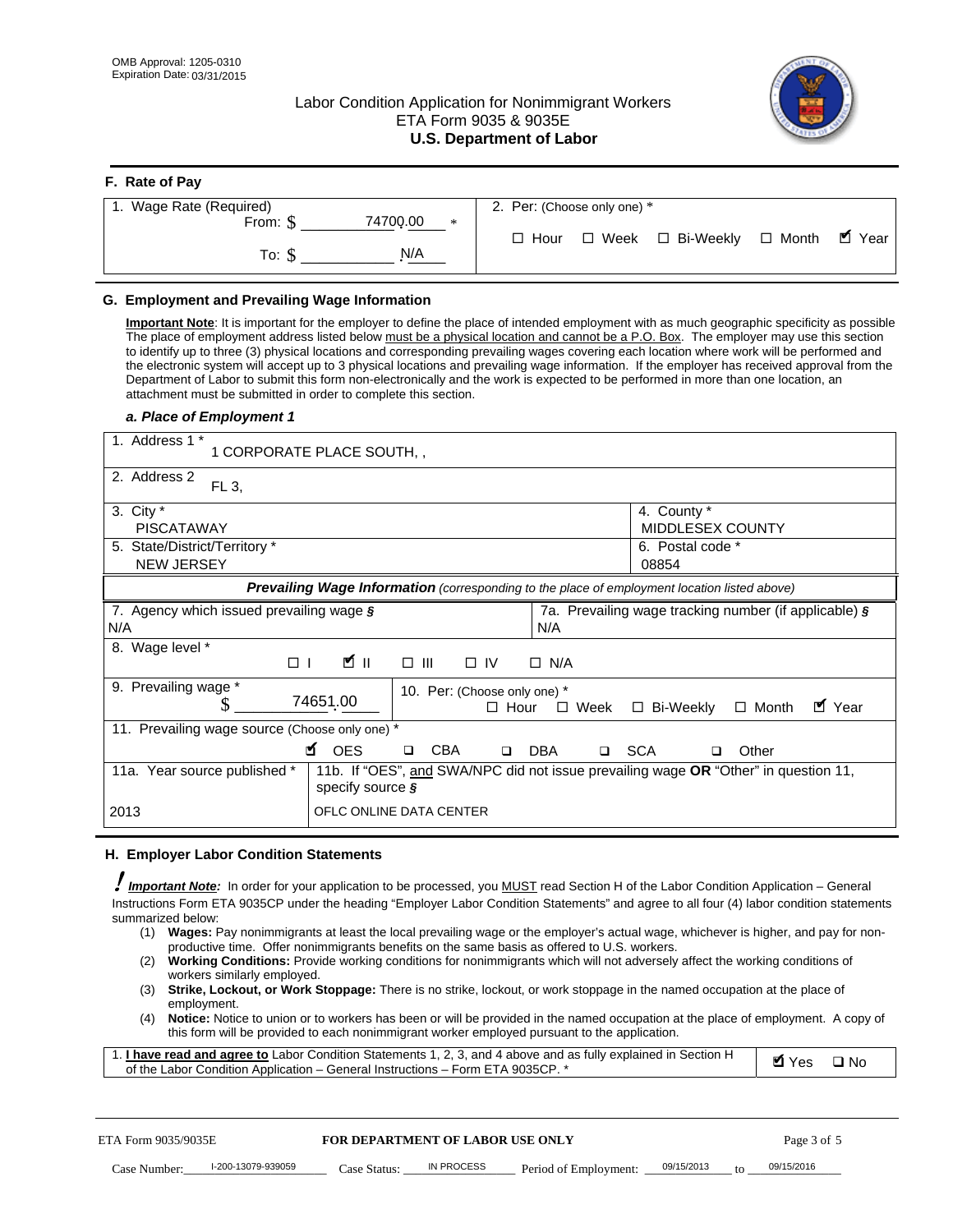

### **I. Additional Employer Labor Condition Statements – H-1B Employers ONLY**

!**Important Note***:* In order for your H-1B application to be processed, you MUST read Section I – Subsection 1 of the Labor Condition Application – General Instructions Form ETA 9035CP under the heading "Additional Employer Labor Condition Statements" and answer the questions below.

#### *a. Subsection 1*

| 1. Is the employer H-1B dependent? $\S$                                                                                                                                                                                                 | Myes                                          | $\Box$ No              |  |
|-----------------------------------------------------------------------------------------------------------------------------------------------------------------------------------------------------------------------------------------|-----------------------------------------------|------------------------|--|
| 2. Is the employer a willful violator? $\frac{1}{2}$                                                                                                                                                                                    | $\Box$ Yes                                    | <b>M</b> <sub>No</sub> |  |
| 3. If "Yes" is marked in questions 1.1 and/or 1.2, you must answer "Yes" or "No" regarding whether the<br>employer will use this application ONLY to support H-1B petitions or extensions of status for exempt H-1B<br>nonimmigrants? § | $\blacksquare$ Yes $\square$ No $\square$ N/A |                        |  |

**If you marked "Yes" to questions I.1 and/or I.2 and "No" to question I.3, you MUST read Section I – Subsection 2 of the Labor Condition Application – General Instructions Form ETA 9035CP under the heading "Additional Employer Labor Condition Statements" and indicate your agreement to all three (3) additional statements summarized below.** 

#### *b. Subsection 2*

- A. **Displacement:** Non-displacement of the U.S. workers in the employer's workforce
- B. **Secondary Displacement:** Non-displacement of U.S. workers in another employer's workforce; and
- C. **Recruitment and Hiring:** Recruitment of U.S. workers and hiring of U.S. workers applicant(s) who are equally or better qualified than the H-1B nonimmigrant(s).

| 4. I have read and agree to Additional Employer Labor Condition Statements A, B, and C above and as fully                  |      |
|----------------------------------------------------------------------------------------------------------------------------|------|
| explained in Section I – Subsections 1 and 2 of the Labor Condition Application – General Instructions Form ETA $\Box$ Yes | ∩ N∩ |
| 9035CP. $\delta$                                                                                                           |      |

## **J. Public Disclosure Information**

!**Important Note***:* You must select from the options listed in this Section.

| Public disclosure information will be kept at: * | Employer's principal place of business<br>$\Box$ Place of employment |
|--------------------------------------------------|----------------------------------------------------------------------|
|--------------------------------------------------|----------------------------------------------------------------------|

#### **K. Declaration of Employer**

*By signing this form, I, on behalf of the employer, attest that the information and labor condition statements provided are true and accurate;*  that I have read sections H and I of the Labor Condition Application – General Instructions Form ETA 9035CP, and that I agree to comply with *the Labor Condition Statements as set forth in the Labor Condition Application – General Instructions Form ETA 9035CP and with the Department of Labor regulations (20 CFR part 655, Subparts H and I). I agree to make this application, supporting documentation, and other records available to officials of the Department of Labor upon request during any investigation under the Immigration and Nationality Act. Making fraudulent representations on this Form can lead to civil or criminal action under 18 U.S.C. 1001, 18 U.S.C. 1546, or other provisions of law.* 

| 1. Last (family) name of hiring or designated official * | 2. First (given) name of hiring or designated official *   3. Middle initial * |                  |     |
|----------------------------------------------------------|--------------------------------------------------------------------------------|------------------|-----|
| <b>VIDYADHARAN</b>                                       | SANJAY                                                                         |                  | N/A |
| 4. Hiring or designated official title *                 |                                                                                |                  |     |
| <b>GENERAL COUNSEL</b>                                   |                                                                                |                  |     |
| 5. Signature *                                           |                                                                                | 6. Date signed * |     |
|                                                          |                                                                                |                  |     |
|                                                          |                                                                                |                  |     |